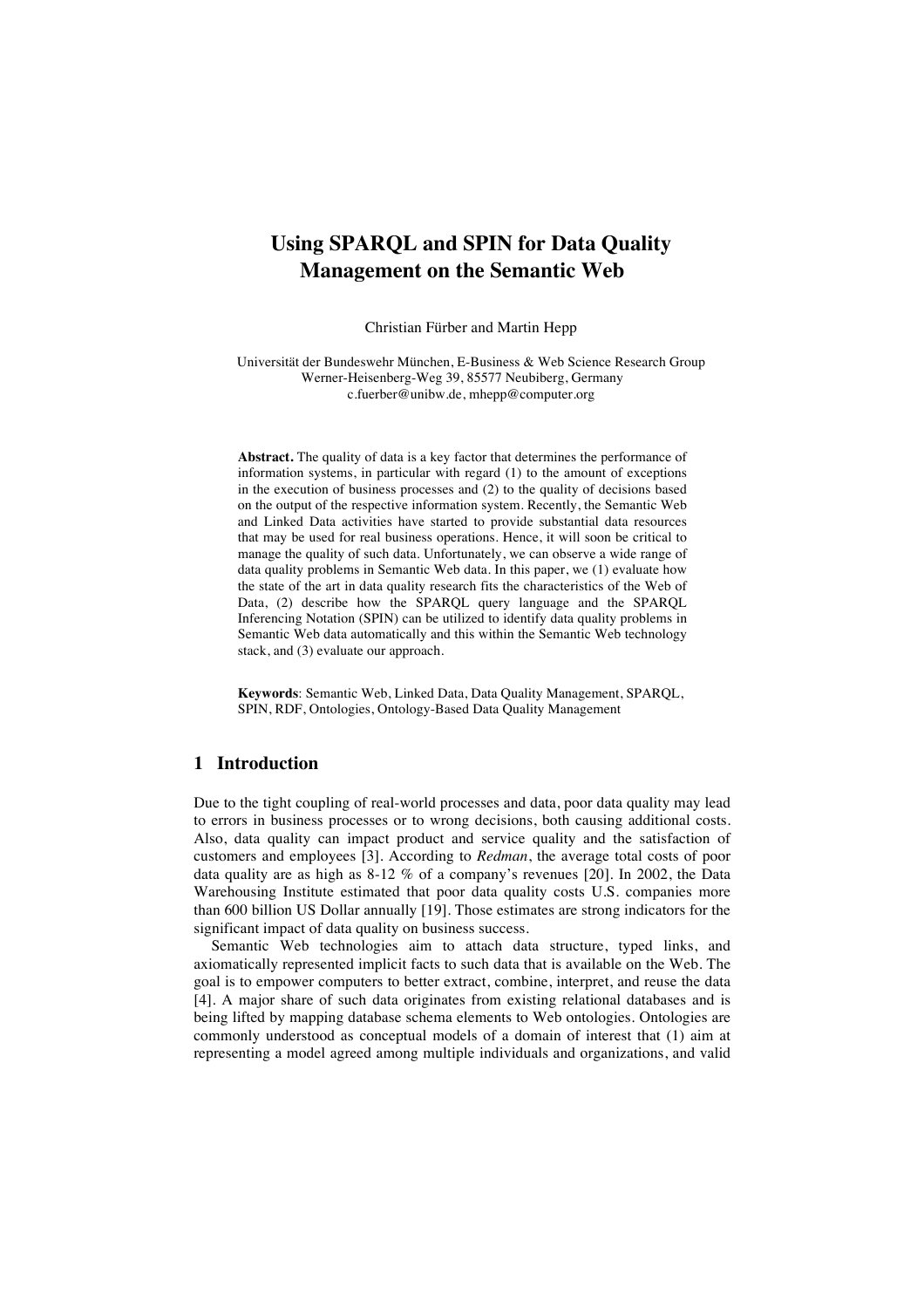for multiple contexts, and that (2) contain formal axioms to reduce the ambiguity of the conceptual elements [5].

Businesses and public institutions have already started to publish significant amounts of non-toy data on the Web using Web ontologies. For example, BestBuy Inc., one of the largest US retail chains for consumer electronics products, has started to publish its full catalog [6] using the GoodRelations ontology [7]. O'Reilly Media has also begun to expose their products using GoodRelations in the RDFa syntax [24]. In addition to the growing number of data published directly by the owners of the data source, the enterprise OpenLink Software has released a middleware technology called "Sponger cartridges" that creates, on the fly, RDF representations of Amazon, eBay, and other commerce sites using the GoodRelations ontology by accessing vendor-specific APIs [12]. This makes an unprecedented amount of actual business data available on the Web of Linked Data.

However, the process of lifting existing data sources to the RDF data model and Web ontologies like GoodRelations usually replicates existing data quality problems from the original representation. While sophisticated conversion scripts and middleware components can filter out some of the problems, the negative impact of data quality issues will grow on the Web of Data, because the data will be used in more applications and in more different contexts. The amount and impact of any problems will increase accordingly.

In this paper, we describe how data quality problems in Semantic Web data originating from relational databases can be identified and classified, and this within the Semantic Web technology stack. Our approach is motivated by three main assumptions: (1) quality checks based on ontologies are highly reusable, in particular in multiple-source scenarios that utilize ontologies as means for data integration, (2) the application of Semantic Web technologies facilitates the collective emergence of data quality knowledge on the Web, and (3) it is likely that many relational data sources will be exposed to the Semantic Web without previously applying strong quality checks. Our proposal can also be applied to relational databases inside closed settings, e.g. within a single enterprise.

While existing data quality management tools usually hide the rules inside application code or regular expressions, our approach makes the rules much more accessible and easier to maintain, extend, and share, because the rules are kept in the form of a library of SPARQL queries that are human-readable and platform-neutral.

# **2 Overview of Data Quality Problems**

A common, but rather generic definition of high data quality is when it is "fit for use", i.e. that the data meets the required purpose [1]. This popular definition of data quality is based on the subjective perception of data quality by data consumers, encompassing several dimensions, such as accessibility, completeness, and relevance; see [1] for a complete list of established data quality dimensions. Despite the importance of data consumers' perception of data quality, this perspective is not solely sufficient for the development of algorithmic approaches for identifying data quality problems. A more technical understanding of quality is to require data to be "free of defects" [2]. While still rather generic, this allows categorizing data quality problems according to their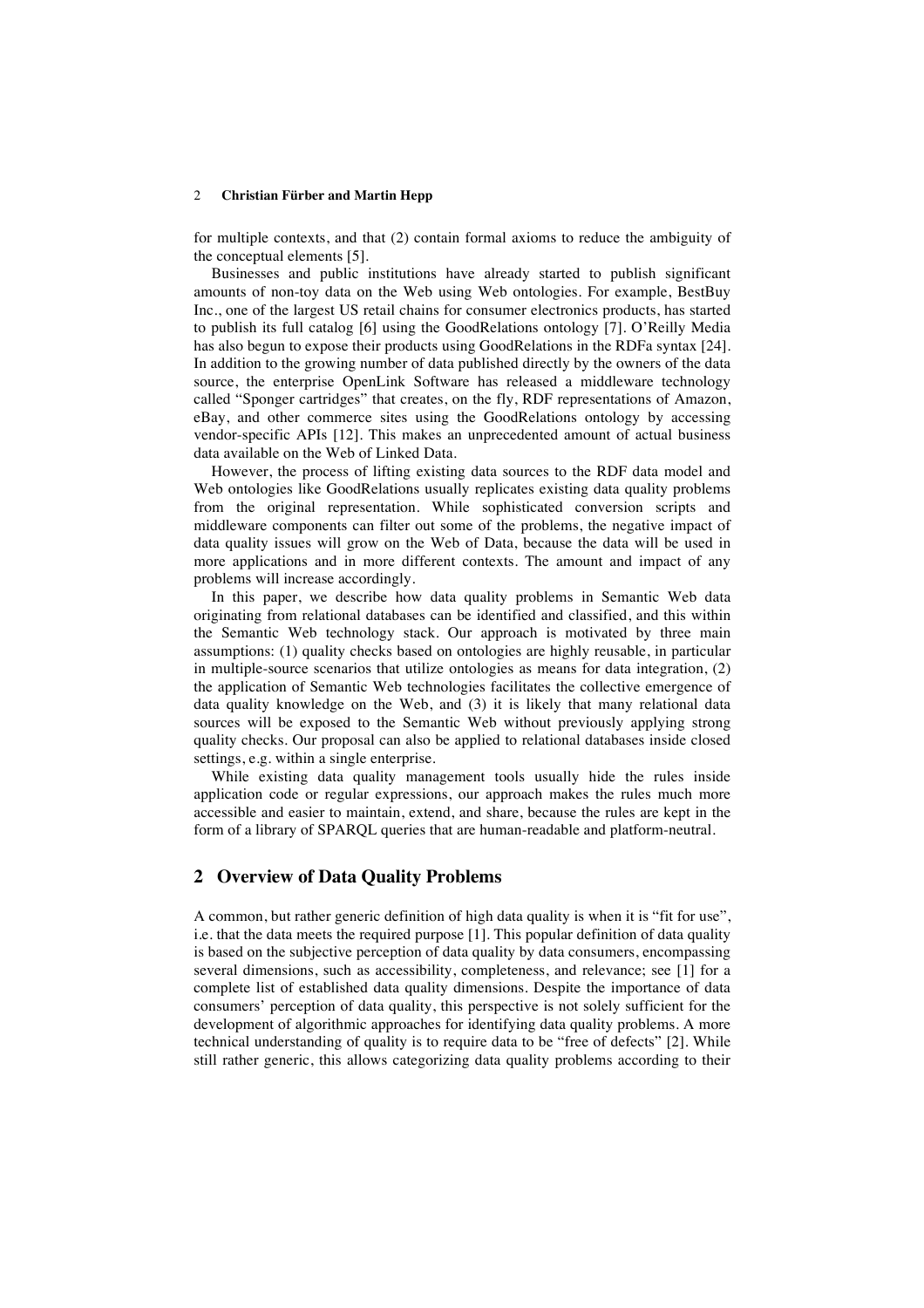cause or effect. In the following, we summarize the work of [8-11] and provide a typology of data quality problems (see Table 1).

We trace back the types of quality problems found in literature to four basic types, namely inconsistency, lack of comprehensibility, heterogeneity, and redundancy. In the following sections, we describe these basic types of data quality problems. For a detailed discussion of the original data quality problems, we refer to [8-11].

Our current main interest is to improve the quality of literal values in ontologybased knowledge representations, which have so far not attracted a lot of interest from the formal ontology communities. In this paper, we focus on data quality problems in single-source scenarios, i.e. such within one database. So far, we have developed generally usable identification rules for syntactical errors, missing values, unique value violations, out of range values, and functional dependency violations, all of which are explained in more detail in section 3.

Ontologies also promise significant benefits when data from multiple sources is being combined during retrieval or integration, e.g. as described in [21], but that is part of our ongoing research. Also, we did not yet investigate problems within the conceptual model of ontologies themselves.

| Data Quality Problem                 | <b>Basic Type</b> |
|--------------------------------------|-------------------|
| Word transposition/Syntax violation  | Inconsistency     |
| Outdated values                      | Inconsistency     |
| False values                         | Inconsistency     |
| Misfielded values                    | Inconsistency     |
| Meaningless values                   | Comprehensibility |
| Missing values                       | Inconsistency     |
| Out of range values                  | Inconsistency     |
| Invalid substrings                   | Inconsistency     |
| Mistyping / Misspelling errors       | Inconsistency     |
| Imprecise values                     | Comprehensibility |
| Unique value violation               | Inconsistency     |
| Violation of a functional dependency | Inconsistency     |
| Referential integrity violation      | Inconsistency     |
| Incorrect reference                  | Inconsistency     |
| Contradictory relationships          | Inconsistency     |
| Existence of synonyms                | Heterogeneity,    |
|                                      | Redundancy        |
| Existence of homonyms                | Comprehensibility |
| Approximate duplicate tuples         | Redundancy        |
| Inconsistent duplicate tuples        | Redundancy,       |
|                                      | Inconsistency     |
| Business domain constraint violation | Inconsistency     |
| Outdated conceptual elements         | Inconsistency     |

**Table 1.** Common data quality problems in single-source scenarios [8-11]

#### **2.1 Representational Inconsistency**

Inconsistency subsumes all data quality problems that originate from an actual state σ' of an element Ε to differ from the required state σ for Ε. Thereby, the element Ε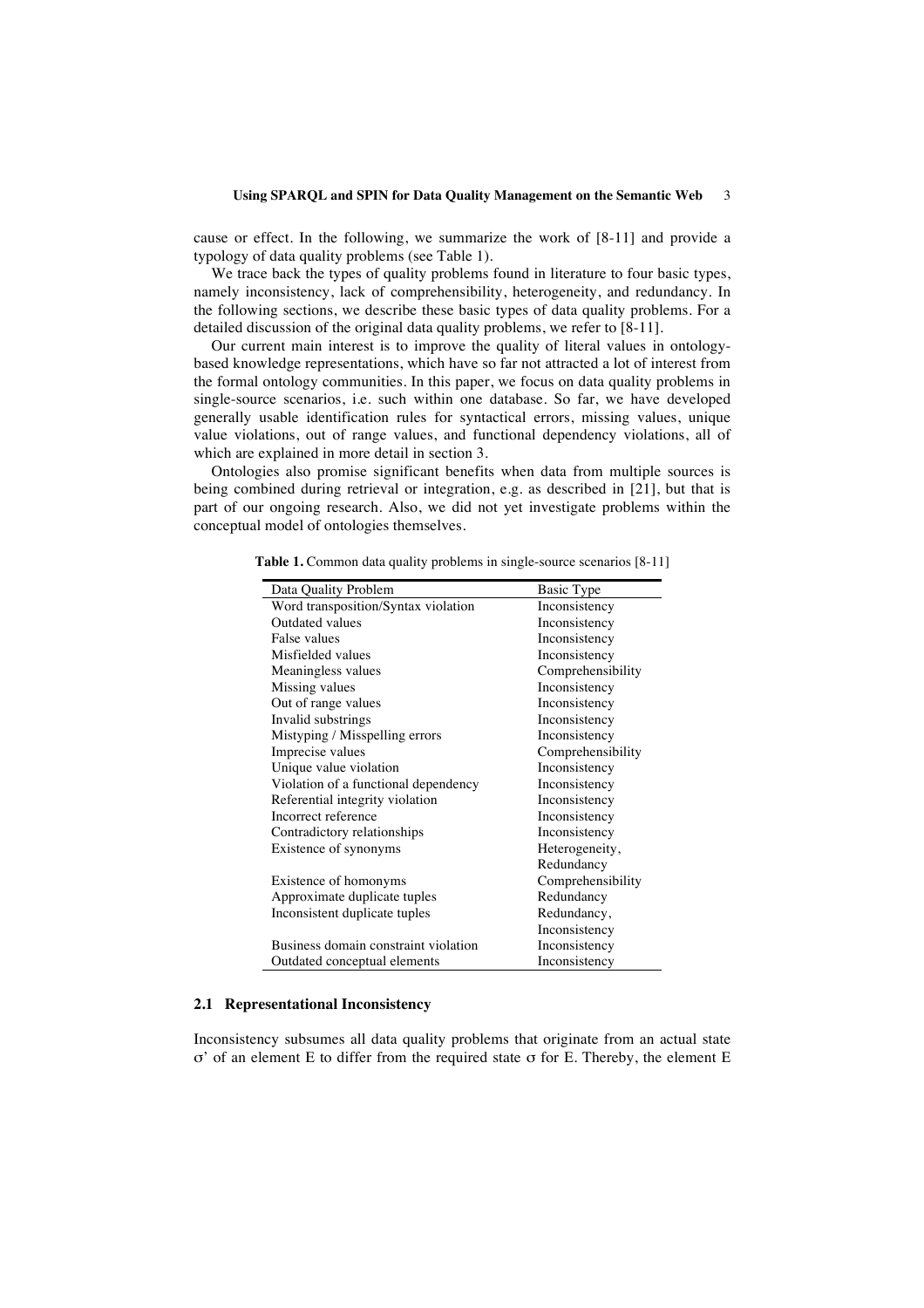can be (1) syntax, (2) the lexical representation of a value, (3) a data type, (4) a schema element, or (5) a relationship. For example, the value for an attribute "date" may require a syntax (E) of state  $DD/MM/YYY$  (σ), but the syntax (E) of a value could actually have the state YYYY/DD/MM ( $\sigma$ ). So if  $\sigma'(E) \neq \sigma(E)$ , we call  $\sigma'$ inconsistent to σ. In other words, the actual state of the element is inconsistent to the required state of the element. Functional dependency violations are not fully covered by this formula. According to [13], functional dependencies exist if a value  $v_1$  of an attribute  $\alpha_1$  requires specific values  $v_n$  of one or more other attributes  $\alpha_n$  in the representation. Hence, in contrast to other inconsistency problems, functional dependencies encompass states of more than one element. This also applies for referential integrity violations, incorrect references, inconsistencies among duplicate tuples, and for certain types of business domain constraint violations.

## **2.2 Comprehensibility**

We define comprehensibility as the condition of data to be correctly interpreted by other applications or users. We further break down comprehensibility into ambiguity and vacuity. Ambiguity is if an instance or a schema element can represent two or more meanings that are treated differently by any consumer of the data. A typical case is the usage of homonyms without providing any context. We consider instances or schema elements that have no meaning at all in the presented context as vacuous. It is usually difficult to define hard criteria for comprehensibility, because this property often depends on the amount of context attached to the data and on the amount of background knowledge available to the interpreting agent. Data that is comprehensible within a closed enterprise setting may become incomprehensible when consumed on a Web scale due to the lack of contextual information.

## **2.3 Heterogeneity**

Heterogeneity as a type of data quality problems subsumes all cases in which the representation of identical information varies. Heterogeneity mostly heavily occurs in multiple-source scenarios and can be broken down into *structural* heterogeneity and *semantic* heterogeneity. In cases of structural heterogeneity, the same real-world domain is represented by different schema elements. Semantic heterogeneity also constitutes a difference in the intension of the compared schemata with overlapping elements [9].

# **2.4 Redundancy**

Redundancy problems exist when the same real-world entity or relationship is represented more than once and are not constrained to multiple-source scenarios. Inconsistency problems frequently co-occur with redundancy problems if some of the attribute values of the redundant tuples differ in meaning.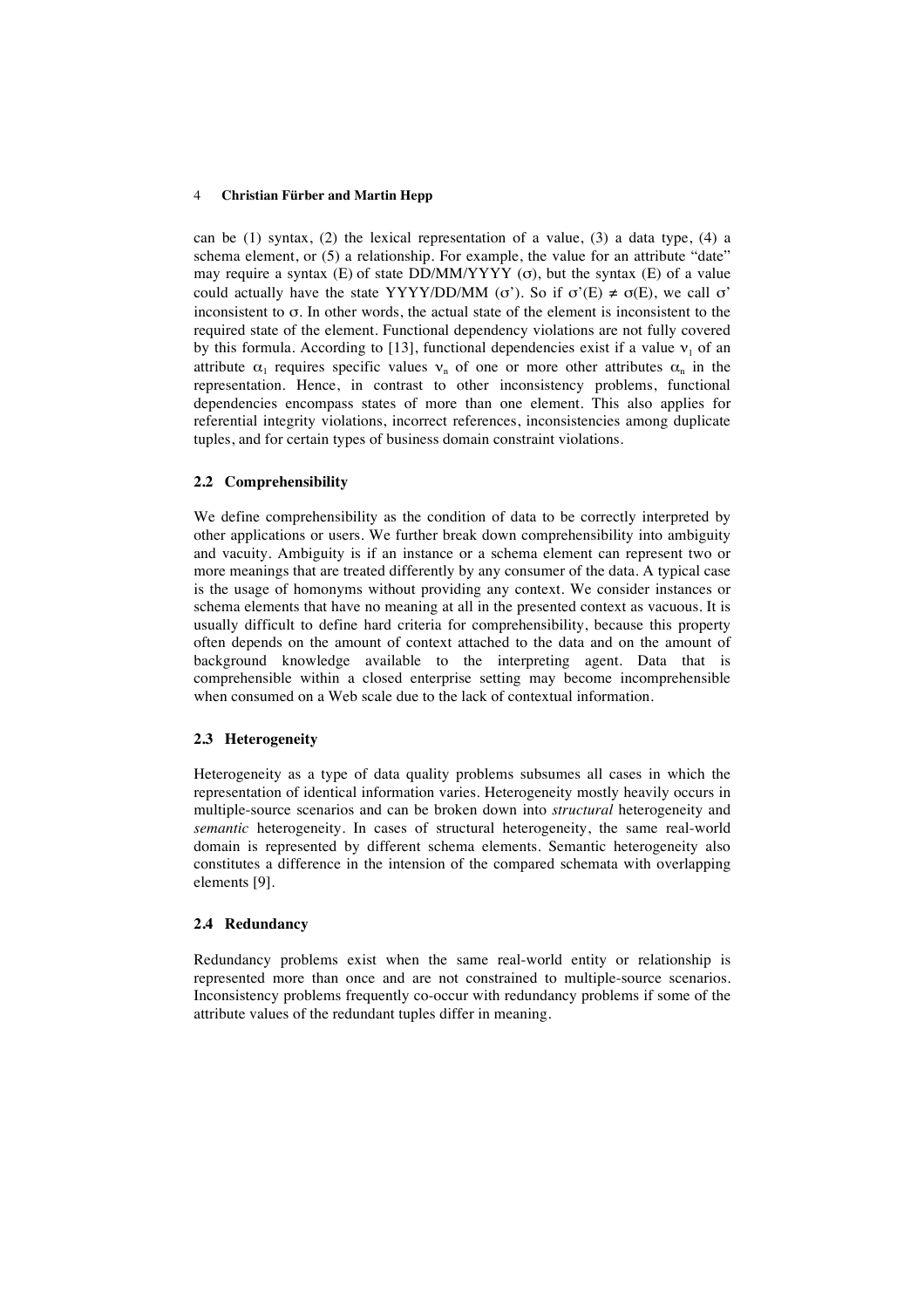## **3 Identifying Data Quality Problems with SPARQL and SPIN**

In this section, we describe our approach to identify data quality problems in Semantic Web data through the use of the SPARQL Inferencing Notation (SPIN) [17]. First, we describe the architecture of our approach. Next, we show how respective rules for the automatic identification of data quality problems in Semantic Web data can be designed and used. Finally, we evaluate our approach and outline open issues and limitations.

#### **3.1 Architecture for Ontology-Based Data Quality Management (OBDQM)**

A key goal of our approach is to handle data quality problems entirely within the Semantic Web technology stack and to employ existing technologies from the Semantic Web community. This allows using the Semantic Web itself for the collective emergence of data quality rules, i.e., users can create, improve, and share knowledge about spotting and curing data quality problems on the Semantic Web.

For the extraction of relational data we use  $D2RQ<sup>1</sup>$ . With  $D2RQ$ , we can extract data from a relational database into an RDF representation. This step will be optional for data that is already published as RDF. After extracting the data, we can import the data file into TopBraid Composer Free Edition<sup>2</sup> or another environment that supports SPIN<sup>3</sup>. SPARQL<sup>4</sup> is a query language for querying RDF data. SPIN is a framework that utilizes SPARQL to facilitate the definition of constraints and inference rules in ontologies. When applying the constraints on the ontology, SPIN can flag all problematic data elements and list them in a report. The defined rules can be attached to a class of entities in the form of SPARQL queries. With the use of SPARQL query templates in SPIN, it is possible to define generic queries with high reusability [17].

When lifting relational data to RDF automatically, we usually get very simple ontology structures based on the elements of the database. This requires refinements to enable more sophisticated reasoning. For example, the domain and range definitions of properties are usually not available from the extraction. In single-source scenarios, such can be added directly to the extracted ontology using an ontology editor. In multiple-source scenarios, however, it might be more suitable to create a global ontology with mappings to the local database schemata to enable reasoning with a source-independent vocabulary [18]. The mappings from the local database schemata to the global ontology can be created with D2RQ as well. Figure 1 illustrates the basic approach.

To facilitate the identification of data quality problems, we have to create formalized definitions of the expected data quality problem types. For this purpose, we employ SPARQL query templates. The templates have to be customized and can be attached to the class of entities that contains the data to be checked. They are attached using SPIN constraints. After the creation of the query templates and its customization, SPIN can be used to identify, flag, and report each data quality

 <sup>1</sup> http://www4.wiwiss.fu-berlin.de/bizer/d2rq/

<sup>2</sup> http://www.topquadrant.com/products/TB\_Composer.html#free

<sup>3</sup> http://spinrdf.org/spin.html

<sup>4</sup> http://www.w3.org/TR/2008/REC-rdf-sparql-query-20080115/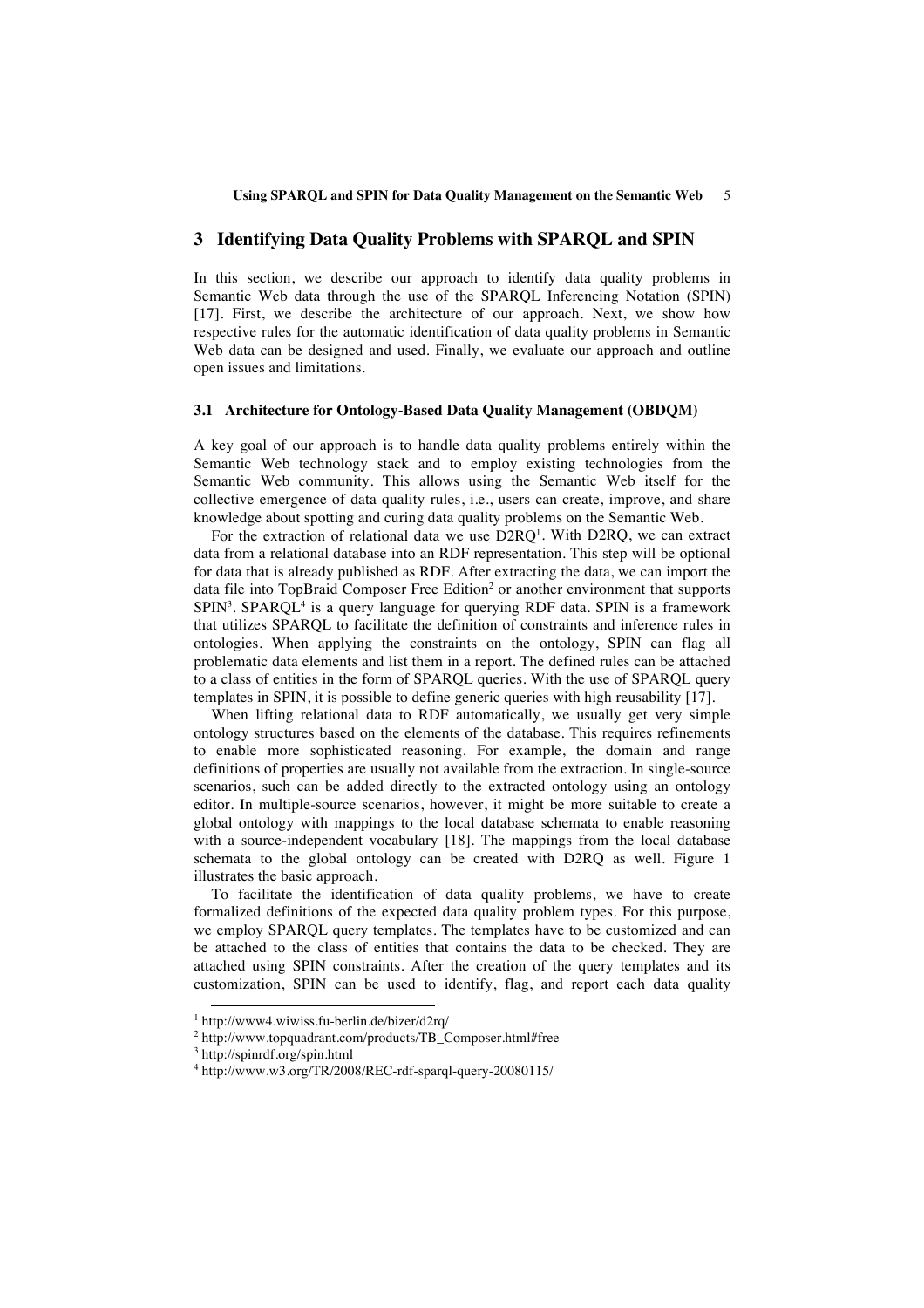problem. Thus, further analysis of the presented data quality problems can be performed by domain experts; alternatively, heuristics for solving the problems can be triggered automatically.



**Fig. 1.** Architecture of ontology-based data quality management

## **3.2 Identification of Data Quality Problems with SPIN**

With the proposed architecture, we can focus on the main problem, i.e., the automated identification of data quality problems. For that, we define generic SPARQL query templates based on the typology of data quality problems from section 2.

As explained in section 2, inconsistency in the representation exists if the real state of an element does not meet the expected state of an element. Thus, in order to identify data quality problems with SPARQL queries, we need to express nearly all states of an element that do not meet the expected state. In other words, every SPARQL query template used to identify data quality problems has to define either all legal or all illegal states of an element. In the case of OWL object properties, the amount of axioms determines the effort for spotting respective problems. A greater formal account of the ontology, e.g. by including disjointness axioms, simplifies the rules design for data quality management. For OWL datatype properties, the use of intervals, regular expressions, and negations can reduce a lot of manual effort.

We define ASK and CONSTRUCT queries in the property spin:body of the generalized query template with variables, as depicted in Figure 2. The element types of the variables have to be defined in the property spin:constraint in order to support customization of the query. Typical element types in this case are classes, properties, or literals. Since the answer of ASK queries can only be true or false, they are especially suitable to simply flag data quality problems. When the query result returns true, the problems will be flagged by SPIN tools automatically. If the query contains more than one triple in the WHERE clause, i.e. class, property, and literal combinations, it is recommended to use a CONSTRUCT query statement with the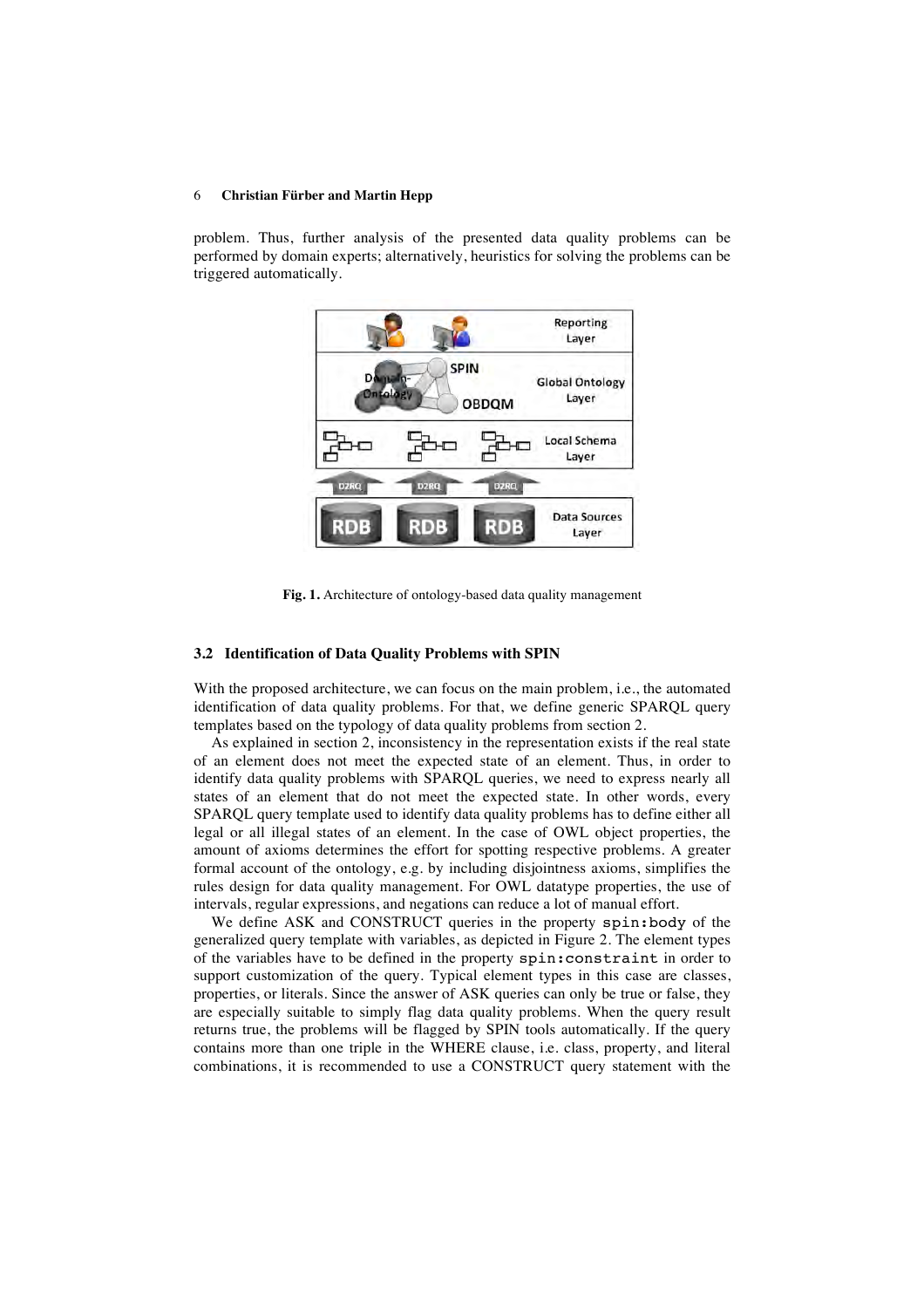#### **Using SPARQL and SPIN for Data Quality Management on the Semantic Web** 7

properties spin:ConstraintViolation, spin:violationRoot, and spin:violationPath to correctly flag the data quality problem where it occurs. Finally, we only have to define an error message in the property spin:labelTemplate that will be shown with the flagged data quality problem.

| <b>Class Form</b>                                                                                                                                                                                                                                                          |  |
|----------------------------------------------------------------------------------------------------------------------------------------------------------------------------------------------------------------------------------------------------------------------------|--|
| Name: obdqm:functionalDependencies                                                                                                                                                                                                                                         |  |
| <b>Exercise Annotations</b><br>rdfs:label <sub>V</sub>                                                                                                                                                                                                                     |  |
| Checking functional dependencies                                                                                                                                                                                                                                           |  |
| Class Axioms                                                                                                                                                                                                                                                               |  |
| rdfs:subClassOf<br>v                                                                                                                                                                                                                                                       |  |
| obdqm:Templates                                                                                                                                                                                                                                                            |  |
| • Other Properties                                                                                                                                                                                                                                                         |  |
| spin;abstract V                                                                                                                                                                                                                                                            |  |
| spin:body $\triangledown$                                                                                                                                                                                                                                                  |  |
| # Checking functional dependency of {?arg4} with {?arg2}<br><b>CONSTRUCT {</b><br>_:b0 a spin:ConstraintViolation.<br>:b0 spin:violationRoot ?this.<br>:b0 spin:violationPath ?arg3.<br><b>WHERE</b><br>?this ?arg1 ?arg2.<br>FILTER (!spl:hasValue(?this, ?arg3, ?arg4)). |  |
| spin:constraint V                                                                                                                                                                                                                                                          |  |
| Argument sp:arg1 : rdf:Property                                                                                                                                                                                                                                            |  |
| Argument sp:arg2 : xsd:string                                                                                                                                                                                                                                              |  |
| Argument sp:arg3 : rdf:Property                                                                                                                                                                                                                                            |  |
| Argument sp:arg4 : xsd:string                                                                                                                                                                                                                                              |  |
| spin:constructor                                                                                                                                                                                                                                                           |  |
| spin:labelTemplate $\nabla$                                                                                                                                                                                                                                                |  |
| Value {?arg2} must have {?arg3} {?arg4}!                                                                                                                                                                                                                                   |  |

## **Fig. 2.** Properties of a SPARQL query template in TopBraid Composer

For the identification of syntax violations in literals, we use regular expressions in the SPARQL query in order to define the allowed characters in the literal and simply negate it. SPIN tools will flag all literals with syntactical states that do not satisfy the regular expression.

For the identification of functional dependency violations, we focused on defining bilateral dependencies in the generic query template, i.e., a value  $v_1$  of attribute  $\alpha_1$ requires a certain value  $v_2$  for attribute  $\alpha_2$ . This can be extended to multilateral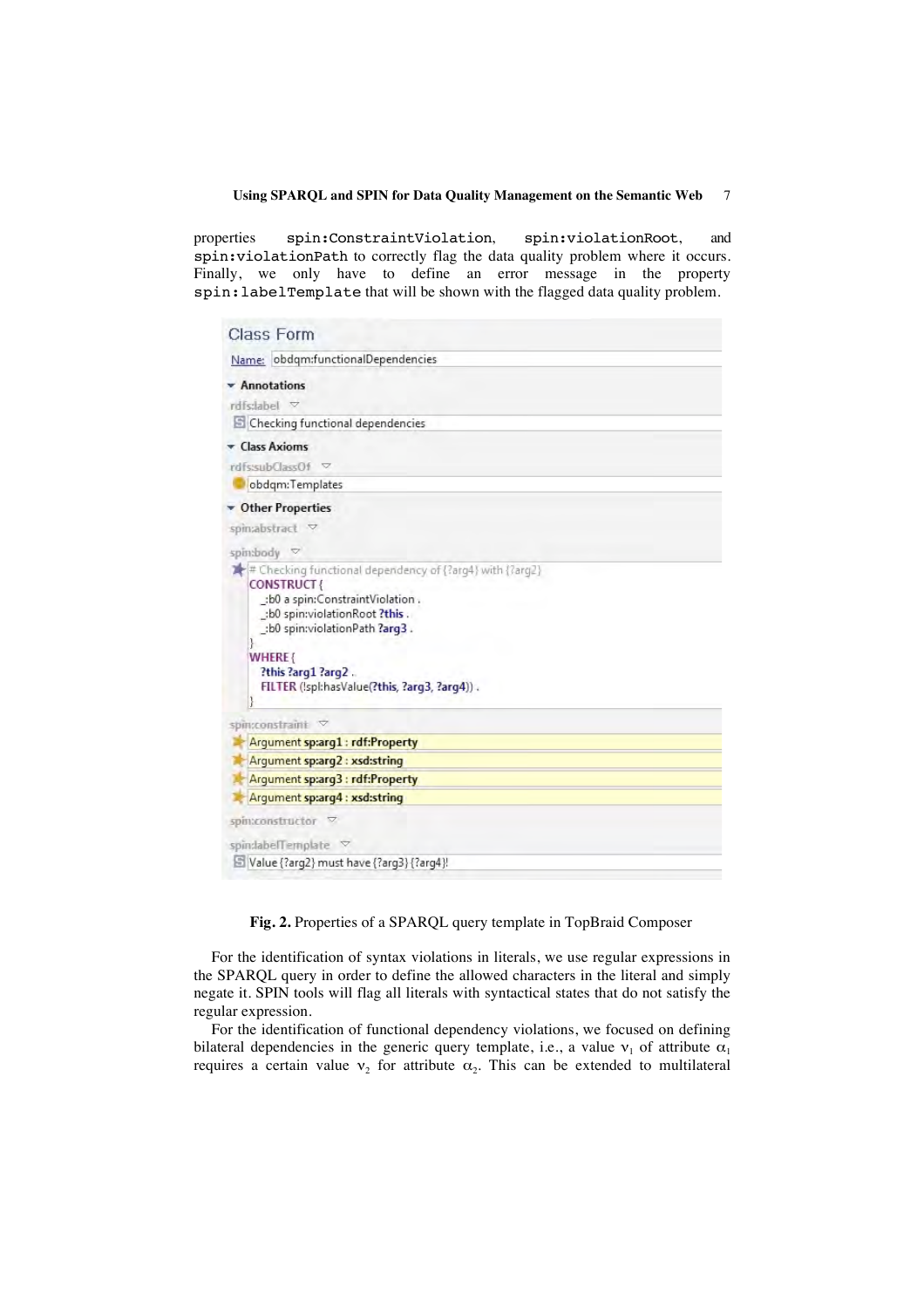relationships by using this query template multiple times. In our example we would additionally define that value  $v_1$  of attribute  $\alpha_1$  also requires a certain value  $v_3$  for attribute  $\alpha_3$ . For instance, we can define that the city "Las Vegas" can only have a corresponding country literal "USA" and a corresponding state literal "NV". This example requires the definition of two customized queries. In a later extension, we will tap existing Linked Open Data resources like DBPedia as references for allowed value combinations, because such resources provide a vast amount of relevant value instances and information about valid combinations.

We also created generic queries for the identification of missing values, unique value violations, and out of range values. Missing values can be detected with a simple query searching for empty literal values. This works for numeric and string data types.

| Data Quality Problem   | Generalized SPARQL Query            |  |
|------------------------|-------------------------------------|--|
| Missing values         | ASK WHERE {                         |  |
|                        | ?this ?arg1 "" .                    |  |
|                        | ł                                   |  |
| Functional dependency  | CONSTRUCT {                         |  |
| violation              | : b0 a spin: Constraint Violation . |  |
|                        | :b0 spin:violationRoot ?this .      |  |
|                        | .b0 spin:violationPath ?arg3.       |  |
|                        | ł                                   |  |
|                        | WHERE {                             |  |
|                        | ?this ?arg1 ?arg2.                  |  |
|                        | FILTER (!spl:hasValue(?this,        |  |
|                        | $2arg3, 2arg4)$ .                   |  |
|                        | ł                                   |  |
| Syntax violation       | ASK WHERE {                         |  |
| (only letters allowed) | ?this ?arg1 ?value .                |  |
|                        | FILTER (! regex (str (? value),     |  |
|                        | $"\hat{ }$ ([A-Za-z, .]) *\$")).    |  |
|                        | ł                                   |  |
| Out of range value     | ASK WHERE {                         |  |
| (lower limit)          | ?this ?arg1 ?value .                |  |
|                        | FILTER (?value $\langle$ ?arg2).    |  |
|                        | $\mathcal{E}$                       |  |
| Out of range value     | ASK WHERE {                         |  |
| (upper limit)          | ?this ?arg1 ?value .                |  |
|                        | FILTER (?value > ?arg2).            |  |
|                        | ł                                   |  |
| Unique value violation | CONSTRUCT {                         |  |
|                        | : b0 a spin: Constraint Violation . |  |
|                        | :b0 spin:violationRoot ?a .         |  |
|                        | _:b0 spin:violationPath ?arg1 .     |  |
|                        | ł                                   |  |
|                        | WHERE {                             |  |
|                        | ?a ?arg1 ?uniqueValue .             |  |
|                        | ?b ?arg1 ?uniqueValue .             |  |
|                        | FILTER $(?a != ?b)$ .               |  |

**Table 2.** Generalized SPARQL queries for the identification of data quality problems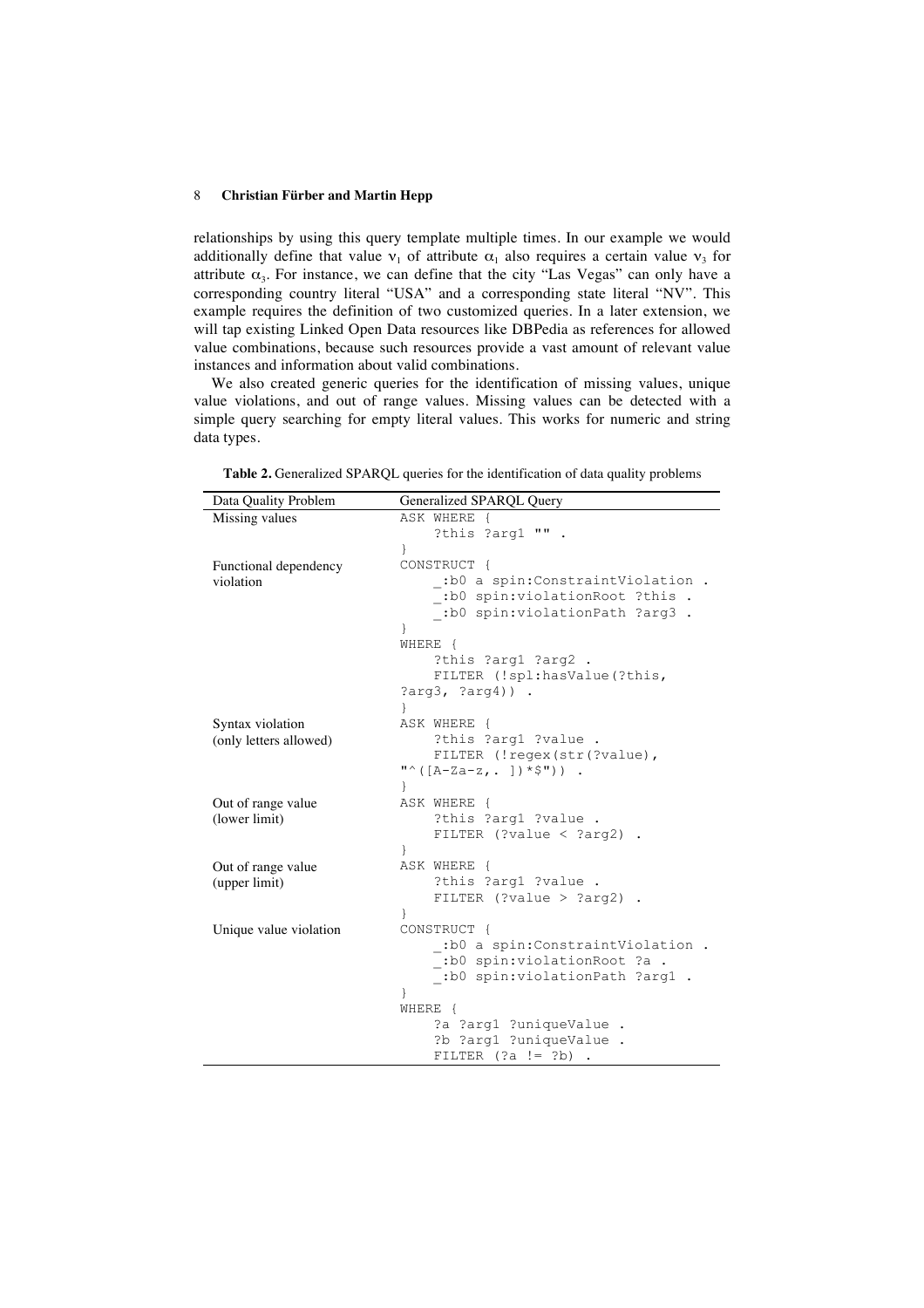| Data Quality Problem | Generalized SPARQL Query |
|----------------------|--------------------------|
|                      |                          |

The identification of unique values requires a search of equal literals in the same data type property of a different tuple. Since we are again using more than one triple pattern in the WHERE clause, it is necessary to define the location of the potential violation in a CONSTRUCT statement so that the URI of the problem can be reported. Finally, out of range values can only occur with numeric data types. Hence, they can easily be detected with the relational operators "less than" or "greater than", as long as datatypes are properly attached to the RDF literals. For more flexibility, we created two queries to identify out of range values, one for values surpassing the upper limit and one for values below the lower limit. Hence, it is possible to define the legal range either as a single point boundary or in the form of an interval. The limits have to be set during the customization of the queries. All of our queries are summarized in table 2.

# **4 Related Work**

Data quality problems have been addressed by database research for over a decade. In the Semantic Web research community, the problem of data quality is a rather new topic. With growing adoption of the Semantic Web, the diversity of data sources that will be lifted to RDF and the loss of contextual information when reusing data on a Web scale will increase the importance of data quality research for the Web of Linked data. Most existing work from the Semantic Web does not address data quality at the instance level. In particular, errors that are not directly accessible at the logical level received little attention. In the following, we summarize the most relevant previous works.

*Ji et al.* describe a plug-in called RaDon (Repair and Diagnosis on Ontology Networks) for ontology modeling software, which tries to extend capabilities of existing reasoners to detect inconsistencies [16]. RaDon focuses on logical contradictions when mapping ontologies to each other. The tool assumes that the single ontologies are already consistent and coherent, and focuses on repairing mappings between ontologies. *Hartig* proposed a provenance model for Web data [22]. It is based on the finding that information on the provenance of data can be used to predict the perceived quality of data by its consumers. This provenance model considers data access and data creation. In [23], he complements that work by a framework to extent Semantic Web data with trust values. The trust values are based on subjective perceptions about the query object. Although the latter two approaches provide more transparency about the underlying data sources and its potential trustworthiness, they do not directly identify data quality problems. Hence, they do not provide enough information to spot and repair data quality problems on the instance level.

The approach described by *Wang et al.* in [14] uses a task ontology for describing data cleansing tasks to be performed over existing information systems. Users are required to define a "cleaning" goal, which is translated into queries on the knowledge base to identify adequate cleaning methods. Based on the query results, an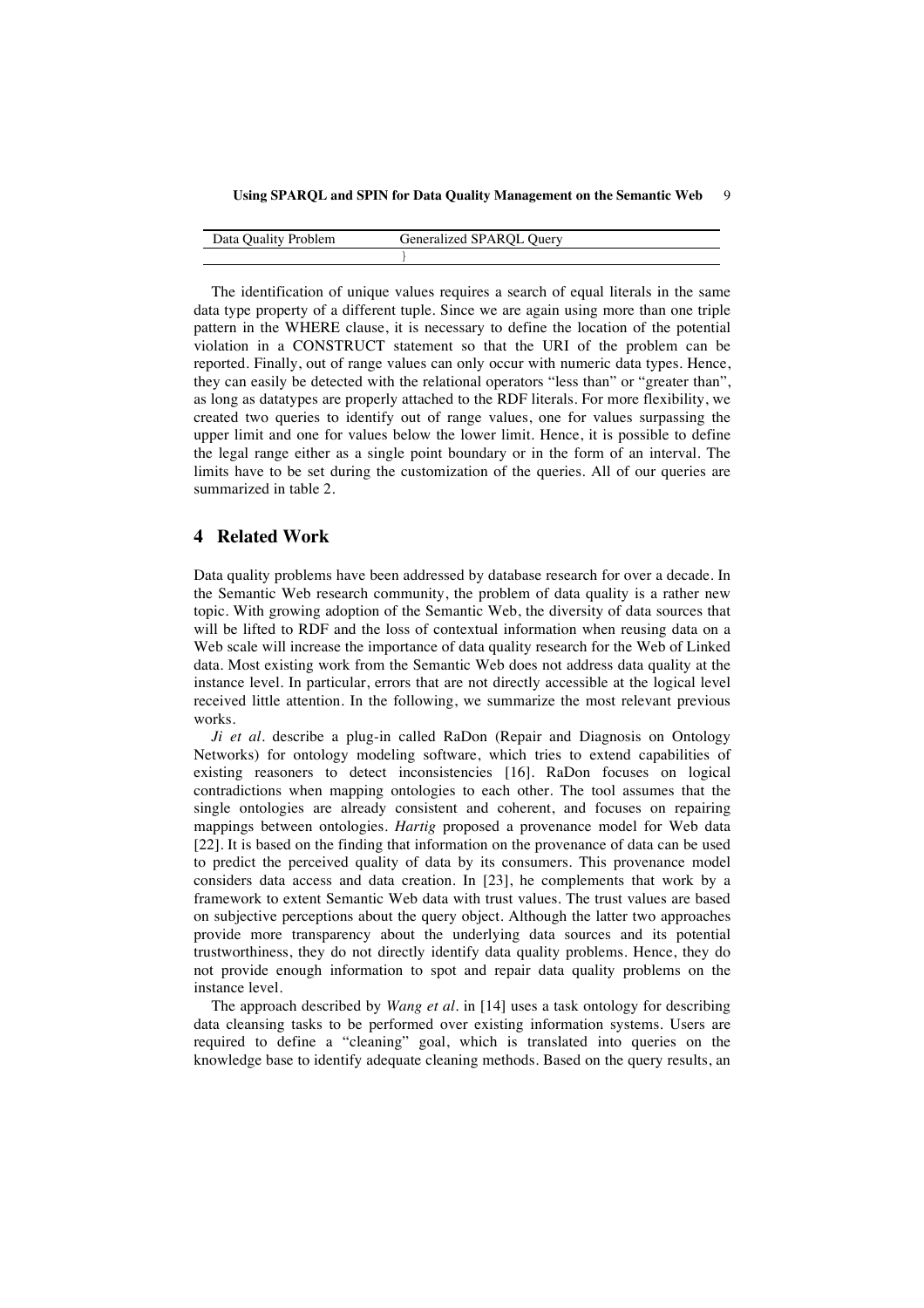appropriate cleansing algorithm can be applied. *Grüning* describes a domain-specific example of data quality management for energy companies that partly uses ontologies [15]. In a training phase, domain experts have to flag data that exhibit data quality problems. Based on the annotations of the training phase, algorithms can be trained to identify and annotate data quality problems automatically. Unfortunately, this excellent approach currently focuses on data quality management for the energy industry only. Moreover, it only considers outlier analysis, redundancies, functional dependency violations, and suspicious timestamps. Although the use of learning algorithms saves a lot of effort, wrongly trained algorithms may limit the impact of that work.

To the best of our knowledge, there is currently no holistic approach that (1) provides a domain-independent data quality management methodology for Semantic Web data, and that (2) handles those problems entirely within the Semantic Web technology stack.

## **5 Evaluation**

In order to evaluate our approach, we created a small sample MySQL database consisting of four tables with data about products and their inventory locations. For the evaluation scenario, we assumed that we want to publish the data on the Semantic Web. The sample data contained errors for different inconsistency problems, e.g. the city "Las Vegas" was wrongly located in the country of "France". We dumped the database completely into an RDF/XML file using a script from D2RQ. The script created individual ontology classes for each of the database tables, data type properties for each of the table columns, and RDF literals from the attribute values. After the extraction of the data, we refined the raw ontology in TopBraid Composer. First, we changed the rdf:type to  $ov1$ :Class for the "table-classes", defined the four classes as subclasses of owl:Thing, and assigned domains and ranges to the datatype properties.

After refining the extracted ontology, we customized the generic queries for our ontology. The exclamation marks in Fig. 3 show the identified data quality problems of a certain tuple. In this example, we defined a functional dependency between the city "Las Vegas" and the country "USA". Moreover, we defined that the properties vocab: location COUNTRY and vocab: location STREET should only contain letters and that the property vocab: location STREETNO must always have a literal value. Finally, we defined that the property vocab:location\_ID must only contain unique values. Any new data of this class underlies the same quality checks.

The evaluation based on the sample data shows that the developed generic rules are suitable to identify data quality problems in literals. Since we are at an early stage of research, we have not yet developed algorithms for all data quality problems from table 1. In the future, we will design additional rules for the identification of comprehensibility problems, redundancy problems, and heterogeneity problems. The identification of certain data quality problems, e.g. false values or outdated values, may likely require additional annotations in the ontology. At present, we have no formal evidence about the scalability of our approach. However, existing commercial databases for RDF data, e.g. Virtuoso from OpenLink Software, contain powerful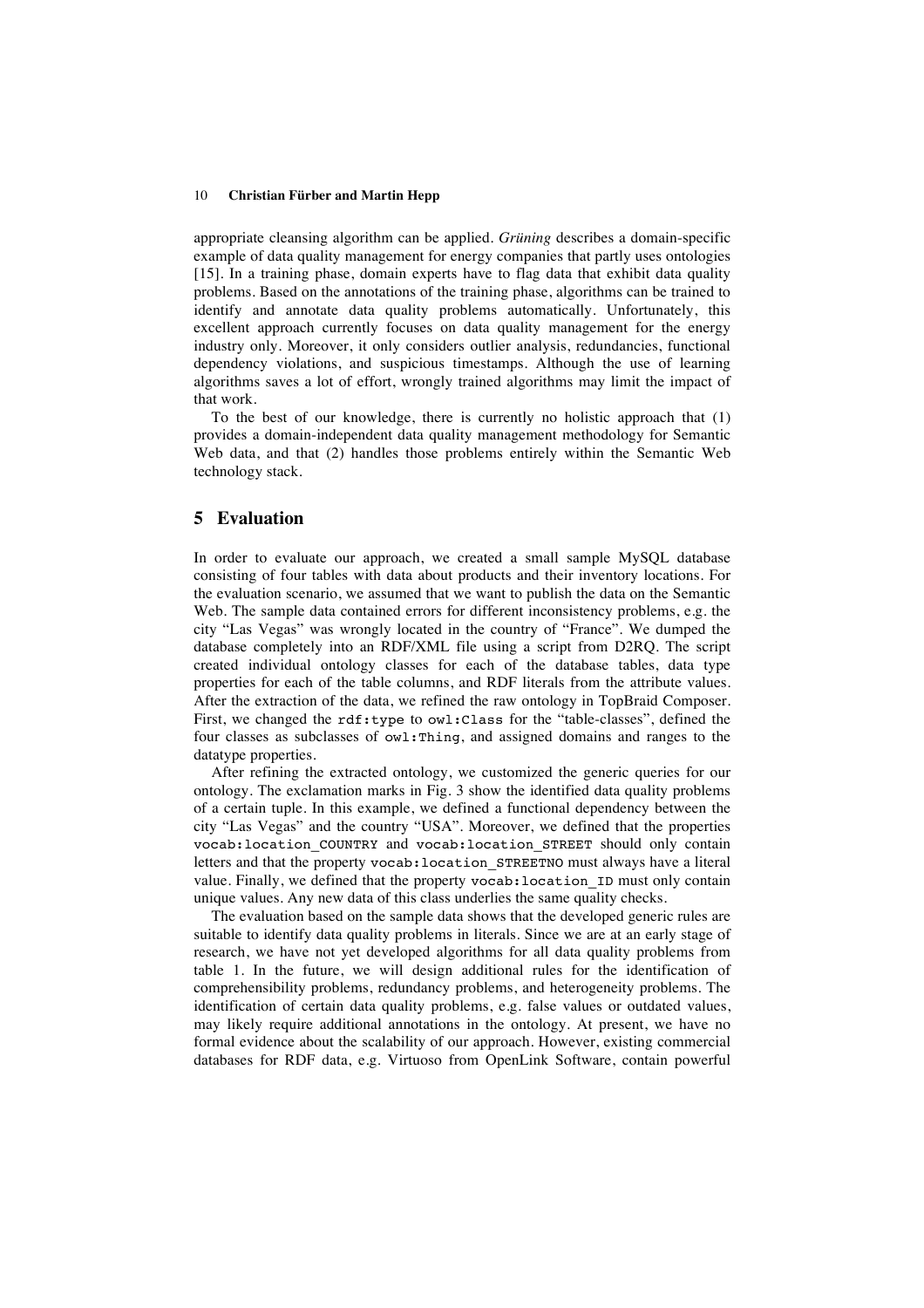#### **Using SPARQL and SPIN for Data Quality Management on the Semantic Web** 11

optimizations for regular expressions and scale well up to at least 8 billion triples. We are planning a more formal evaluation on real-world data sets to prove practical applicability.

| <b>Resource Form</b>                              | 圴 |
|---------------------------------------------------|---|
| Name: < http://www.example.com/stockdblocation/1> |   |
| <b>Annotations</b>                                |   |
| rdfslabel v                                       |   |
| location #1                                       |   |
| <b>Other Properties</b><br>×                      |   |
| vocabilocation $C\Gamma Y \nabla$                 |   |
| Las Vegas                                         |   |
| vocabilocation COUNTRY                            |   |
| <b>S</b> France                                   |   |
| vocablocation $ID_{A}$                            |   |
| $\overline{1}$ 2                                  |   |
| vocabilocation STATE $\triangledown$              |   |
| <b>NV</b>                                         |   |
| vocabilocation STREET                             |   |
| 8489 Strong St.                                   |   |
| vocabilocation_STREETNO <sub>A</sub>              |   |
|                                                   |   |

**Fig. 3.** Identification of data quality problems

# **6 Conclusion and Outlook on Future Work**

The proposed approach provides a set of generally usable query templates that allow the identification of data quality problem types, as known from data quality research, ontp relational database content lifted to RDF, and to native RDF knowledge bases alike, independently of a specific domain or source system. Therefore, it is theoretically suitable for any Semantic Web data before or after its publication on the Web.

So far, we have developed query templates for the identification of syntax errors, missing values, unique value violations, out of range values, and functional dependency violations. Future work will address the development of additional identification rules for other data quality problems. Moreover, we plan to develop correction heuristics for the automated repair of some of the identified data quality problems. It is also planned to evaluate our approach using large-scale real-world data sets to prove the practical applicability. Additionally, we will soon expand the scope of our approach to multi-source scenarios that will be suitable for data quality management of master data distributed in heterogeneous data sources.